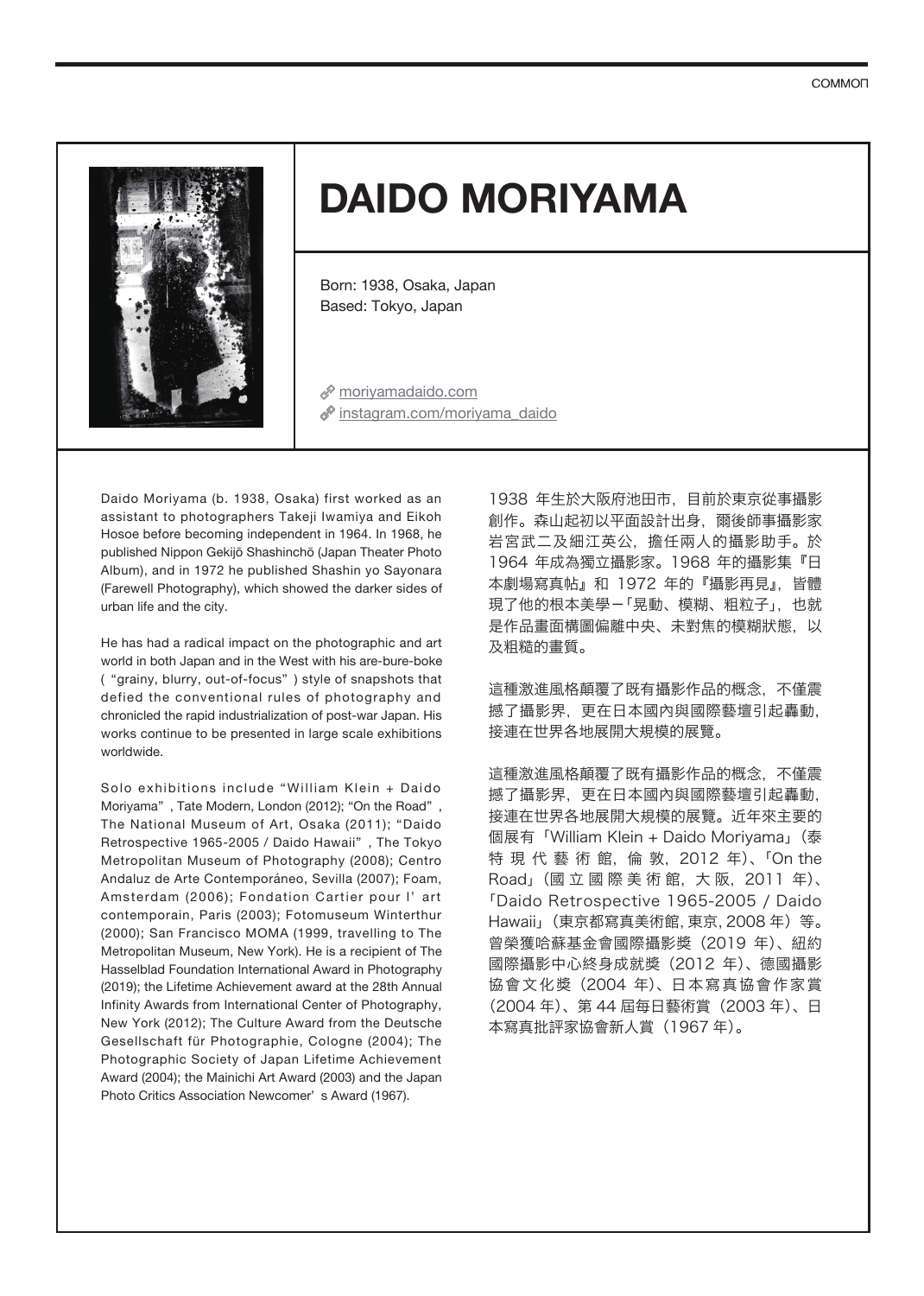## SOLO EXHIBITIONS

## 2022

DAIDO HYSTERIC, Gallery COMMON, Tokyo, Japan uma retrospectiva, IMS, Sao Paulo, Brazil 71 New York, Reflex Amsterdam, the Netherlands TOKYO REVISITED. Daido Moriyama with Shomei Tomatsu, the National Museum of 21st Century Arts, Rome, Italy Daido Moriyama - Memory·Record, IOMA Art Space, Beijing

## 2021

Marrakech, Super Labo Store, Tokyo, Japan Before 1968: DAIDO MORIYAMA' s works from magazines, NADiff a/p/a/r/t, Tokyo, Japan

## 2020

BOKU, Akio Nagasawa Gallery GINZA, Tokyo, Japan A Diary, Foto Colectania, Barcelona, Spain Silkscreen, Taka Ishii Gallery Photography / Film, Tokyo, Japan

#### 2019

Simon Lee Gallery, Hong Kong A Diary, Hasselblad Center, Göteborg, Sweden [Cat.] RECORD No.42, Akio Nagasawa Gallery AOYAMA, Tokyo, Japan WITHIN THE SHADOWS, Bruce Silverstein Gallery, New York, NY, USA LABYRINTH (Remix), Akio Nagasawa Gallery GINZA, Tokyo, Japan Ango Daido, Mizuma, Kips & Wada Art, New York, NY, USA Kudan House, Tokyo, Japan

## 2018

RADIATION (color), Akio Nagasawa Gallery GINZA, Tokyo, Japan Un jour d'été, Musée Nicéphore Niépce, Chalon-sur-Saône, France Daido Tokyo Color, MATE Mario Testino Museum, Lima, Peru [Cat.] SHASHIN: ARE-BURE-BOKE, Michel Hoppen Gallery, London, UK Uwajima, Akio Nagasawa Gallery Aoyama, Tokyo, Japan SCENE, Hamiltons Gallery, London, UK Ango, Poetic Scape, Gallery 176, Tokyo, Japan [Cat.] Radiation, Each Modern, Taipei Kei, NaDiff, Tokyo, Japan Record no. 35 + 36, Akio Nagasawa Gallery AOYAMA, Tokyo, Japan [Cat.]

## 2017

Artist Rooms: Daido Moriyama, Tate Modern, London, UK Daido Moriyama: Tokyo Color, Luhring Augustine Bushwick, Brooklyn, NY, USA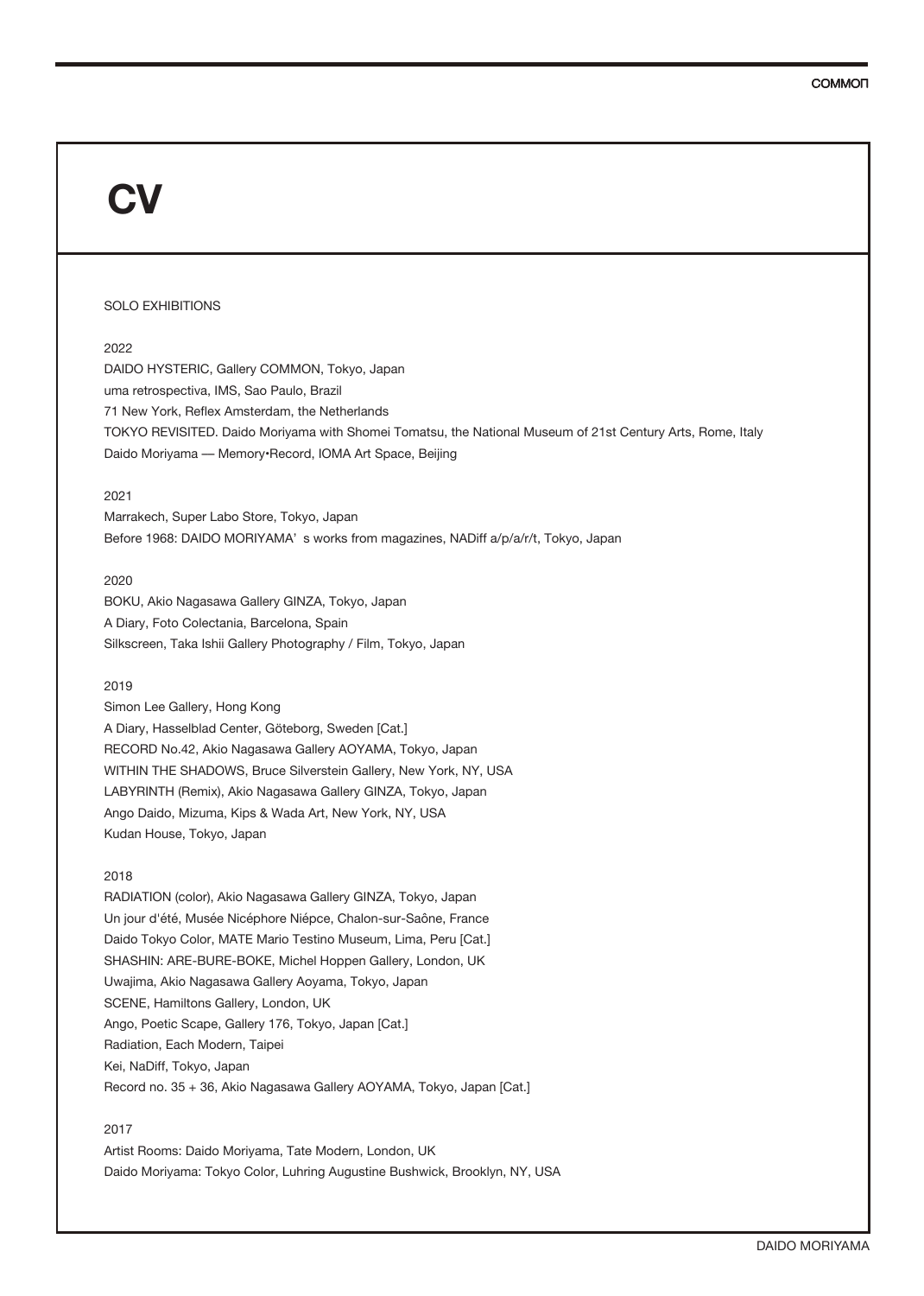Daido Moriyama: Pretty Woman, Akio Nagasawa Gallery, Tokyo, Japan Daido Moriyama, Miyanomori International Museum of Art, Hokkaido, Japan Odasaku, Poetic Scape, Gallery 176, Tokyo, Japan

## 2016

color + tights, Taka Ishii Gallery Kitasando, Tokyo, Japan Daido Moriyama: Prints and Books from 1960s–1980s, Singapore International Photography Festival, DECK, Singapore Shangri-La – The Increasing Pieces, Hyogo Prefectural Museum of Art, Hyogo, Japan Daido Moriyama: Marrakech 2015 (Record no. 30), Galerie Folia, Paris, France Daido Moriyama: Tokyo Meshed World, Yoshii Gallery, New York, NY, USA SCANDALOUS, Akio Nagasawa Gallery, Tokyo, Japan Daido Moriyama: Terayama, Shuji Terayama Museum, Aomori, Japan DAIDO TOKYO, Fondation Cartier pour l'art contemporain, Paris, France [Cat.] Daido Moriyama Photo Exhibition, Tokyo Metropolitan Theatre, Tokyo, JapanColor 1970 – 1990, Taka Ishii Gallery Photography Paris, Paris, France

### 2015

DAIDO IN COLOR, Art Sapce AM, Tokyo, Japan Fragments: Silkscreens of Daido Moriyama, Three Shadows Photography Art Centre, Xiamen, China Daido Moriyama in Color, Galleria Carla Sozzani, Milan, Italy Kiss, Taka Ishii Gallery Photography Paris, Paris, France Catching Eye, Catching Mind, Kwai Fung Hin Art Gallery, Hong Kong ZUSHI, Zushi Art Gallery, Zushi Art Festival, Kanagawa, Japan A Room, aura gallery, Taipei

## 2014

Daido Moriyama: DAZAI, Art Space AM, Tokyo, Japan Tono 2014, CANON Gallery S, Tokyo, Japan ACCIDENT, Shadai Gallery, Tokyo, Japan Hokkaido, Miyanomori International Museum of Art, Hokkaido, Japan DAIDO MORIYAMA: SEARCHING JOURNEYS, Simon Lee Gallery, Hong Kong Daido Moriyama endless works N/S, Okinawa Prefectural Museum and Art Museum, Okinawa, Japan [Cat.]

### 2013

Daido Moriyama: Monochrome, Kichijoji Art Museum, Tokyo, Japan Hokkaido / The World Through My Eyes, Galleri Riis, Stockholm, Sweden Daido Moriyama: Silkscreens, Hamiltons Gallery, London, UK Daido Moriyama: 1965 –, Gallery 916, Tokyo, Japan Farewell Photography, Taka Ishii Gallery, Tokyo, Japan Now and Now, Steven Kasher Gallery, New York, NY, USA Vintage Prints, Galerie Bob van Orsouw, Zurich, Switzerland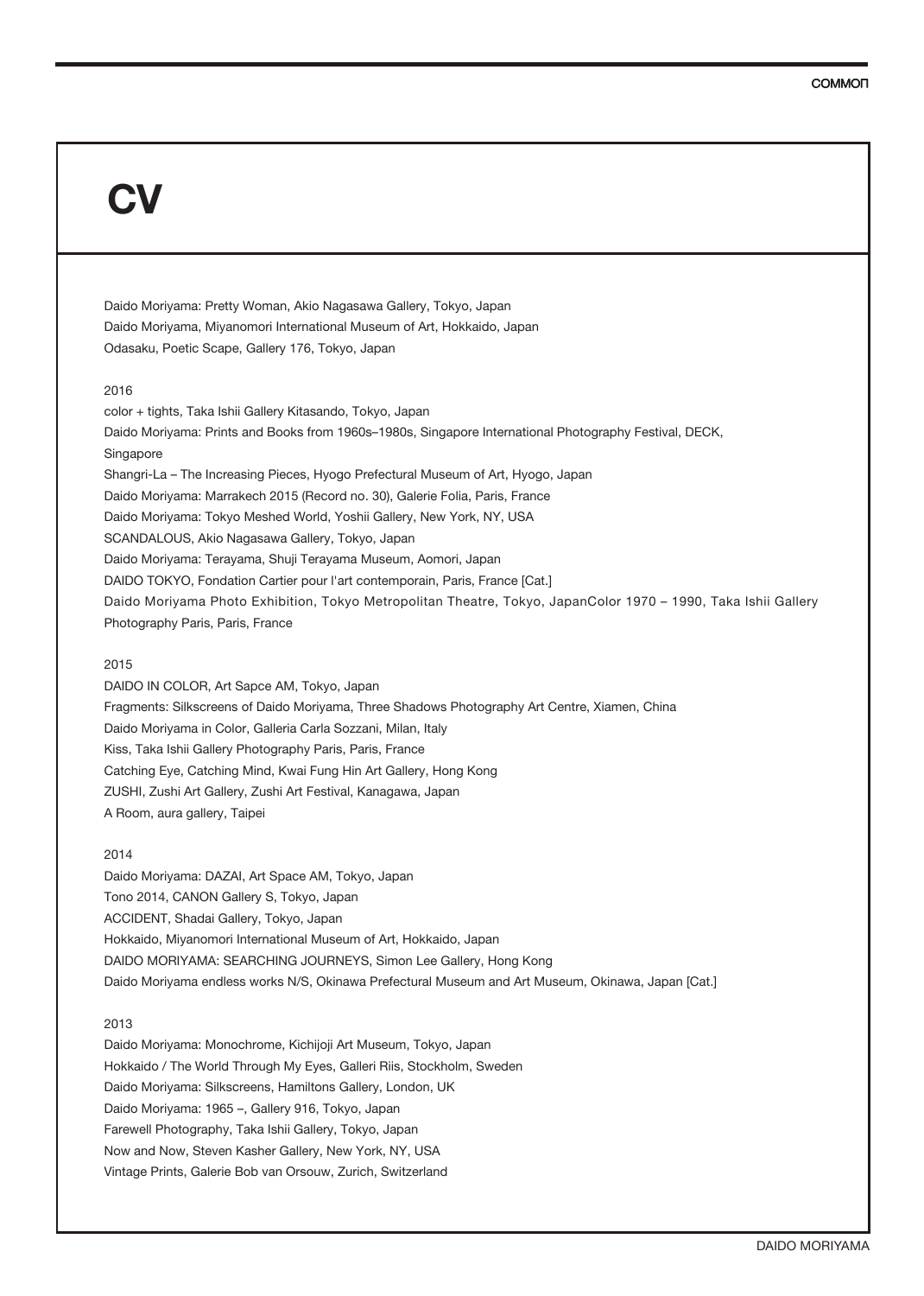### 2012

Color, Galleri Riis, Oslo, Norway William Klein + Daido Moriyama, Tate Modern, London, UK [Cat.] Reflection and Refraction: Daido Moriyama, Artis Tree, Hong Kong The Daido Moriyama Cycle: Hokkaido-Northern, Paris, and Serigraphies, Polka Galerie, Paris, France Tights, Michael Hoppen Gallery, London, UK Daido Moriyama: Journey for Something, Galerie Alex Daniels, Amsterdam, Netherlands [Cat.] COLOR, Taka Ishii Gallery Photography / Film, Tokyo, Japan FRACTURE: DAIDO MORIYAMA, Los Angeles County Museum of Art, Los Angeles, CA, USA Daido Moriyama: Candid, Stephen Cohen Gallery, Los Angeles, CA, USA Daiwa Collection, Second Period: Daido Moriyama 'Searching Journeys' , Okinawa Prefectural Museum and Art Museum, Okinawa, Japan

## 2011

Memory of my Eyes, Galleri Riis, Stockholm, Sweden Daido Moriyama: Printing Show – TKY, Aperture Foundation, New York, NY, USA Photobook ACCIDENT installation, Taka Ishii Gallery Photography / Film, Tokyo, Japan DAIDO MORIYAMA: ON THE ROAD, National Museum of Art, Osaka, Osaka, Japan ' Tokyo' Meshed World, Taka Ishii Gallery Photography / Film, Tokyo, Japan [Cat.] DAIDO MORIYAMA Exhibition HOKKAIDO the Last Chapter, Hokkaido, Japan Art Museum, Hokkaido, Japan

## 2010

TSUGARU, Taka Ishii Gallery, Tokyo, Japan [Cat.] Memory of my Eyes, Galleri Riis, Oslo, Norway Daido Moriyama: The World Through My Eyes, Ex Ospedale Sant' Agostino, Modena, Italy Northern, Six, Osaka, Japan DAIDO MORIYAMA Exhibition HOKKAIDO - Vol.2/Expansion, Miyanomori International Museum of Art, Hokkaido, Japan, Hokkaido, Japan Hawaii, Luhring Augustine, New York, NY, USA DAIDO MORIYAMA Buenos Aires/Saõ Paulo, Shimane Art Museum, Shimane, Japan

#### 2009

Around Magazine Work 1965-1974, NADiff Gallery, Tokyo, Japan Hokkaido –Introduction– DAIDO MORIYAMA Exhibition, Miyanomori International Museum of Art, Hokkaido, Japan, Hokkaido, Japan Daido Moriyama: Tokyo Photographs, Philadelphia Museum of Art, Philadelphia, PA, USA 8 fleurs, Gallery Huit, Tokyo, Japan Light & Shadow, BLD GALLERY, Tokyo, Japan 2008 HOKKAIDO, RATHOLE GALLERY, Tokyo, Japan [Cat.] bye-bye polaroid, Taka Ishii Gallery, Tokyo, Japan [Cat.] Shinjuku, Tokyo, Studio Guenzani, Milan, Italy I.RETROSPECTIVE 1965-2005 / II.HAWAII, Tokyo Metropolitan Museum of Photography, Tokyo, Japan [Cat.]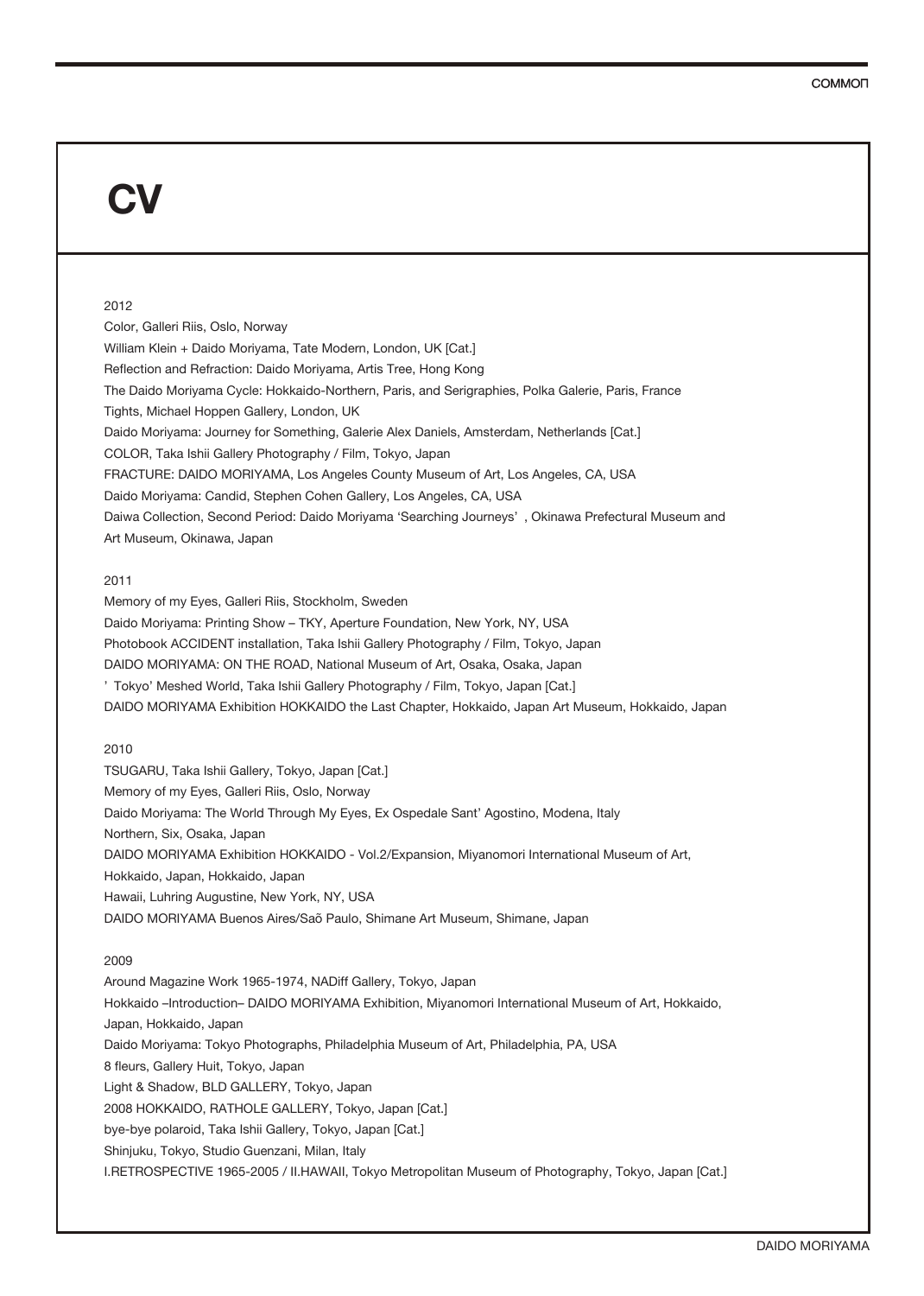#### 2008

HOKKAIDO, RATHOLE GALLERY, Tokyo, Japan [Cat.] bye-bye polaroid, Taka Ishii Gallery, Tokyo, Japan [Cat.] Shinjuku, Tokyo, Studio Guenzani, Milan, Italy I.RETROSPECTIVE 1965-2005 / II.HAWAII, Tokyo Metropolitan Museum of Photography, Tokyo, Japan [Cat.] The 80' s, Vintage Prints, Steven Kasher Gallery, New York, NY, USA Polaroid, Galerie Alex Daniels, Amsterdam, Netherlands

#### 2007

Vintage Photographs from the 1960s and 70s, Galleri Riis, Oslo, Norway Hawaii, Taka Ishii Gallery, Tokyo, Japan [Cat.] Daido Moriyama Retrospectiva desde 1965, Centro Andaluz de Arte Contemporaneo, Sevilla, Italy traveling to Daido Moriyama Retrospektive ab 1965, Die Photographische Sammlung/SK Stiftung Kultur, Cologne, Germany

#### 2006

it, RAT HOLE GALLERY, Tokyo, Japan shinjuku 1973, 25pm, Taka Ishii Gallery, Tokyo, Japan Daido Moriyama, Foam Fotografiemuseum Amsterdam, Amsterdam, Netherlands

#### 2005

Wilderness!, LOGOS gallery, Tokyo, Japan Tokyo, Reflex New Art Gallery, Amsterdam, Netherlands [Cat.] Buenos Aires, Taka Ishii Gallery, Tokyo, Japan [Cat.] Buenos Aires, epSITE, EPSON IMAGING GALLERY, Tokyo, Japan Buenos Aires, Gallery D' s (Kyoto University of Art and Design), Kyoto, Japan Daido Moriyama, Gallery RAKU (Kyoto University of Art and Design) , Kyoto, Japan Vintage and Modern Prints Daido Moriyama, Galerie Bob van Oursow, Zurich, Switzerland

2004 Art Cologne 2004, Cologne, Germany Remix, Galerie Kamel Mennour, Paris, France DAIDO MORIYAMA Colour Prints and Vintages, Galerie Priska Pasquer, Cologne, Germany Daido Moriyama, MARUZEN Marunouchi Gallery, Tokyo, Japan Daido Moriyama, Shine Gallery, London, UK

## 2003

1961–1975: Unpublished Works by Vintage Prints: From the Collection of Shadai Gallery, Shadai Gallery, Tokyo, Japan ' 71-NY, Visual Arts Gallery Tokyo, Tokyo, Japan Ambivalence, il tempo, Tokyo, Japan Copy-llage, Nadiff, Tokyo, Japan Daido Moriyama, Fondation Cartier pour l'art contemporain, Paris, France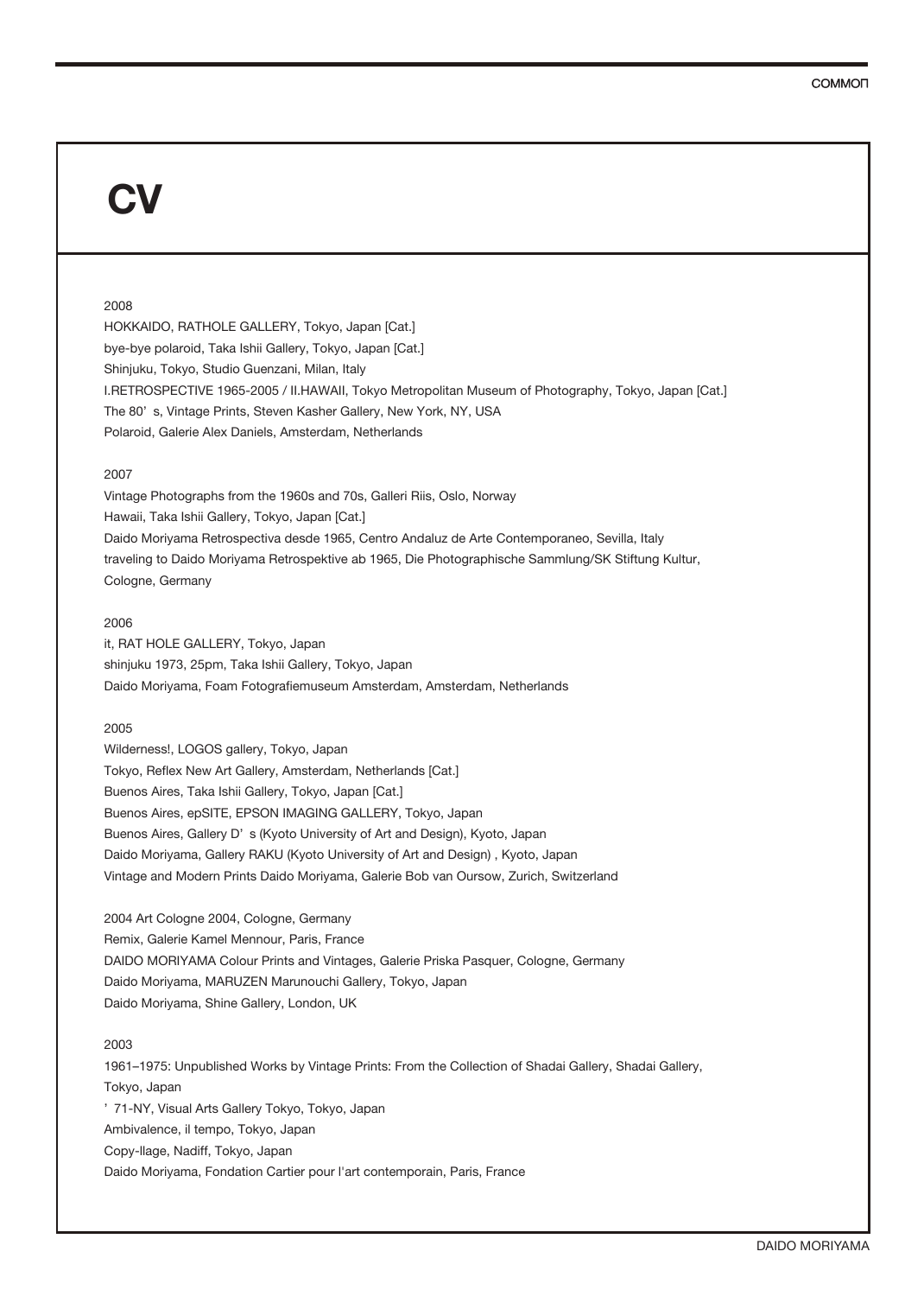Hunter of Light - Moriyama Daido 1965-2003, Shimane Art Museum, Shimane, Japan [Cat.] traveling to Kushiro Art Museum, Hokkaido; Kawasaki City Museum, Kanagawa, Japan

## 2002

inside the white cube: Antipodes, White Cube, London, UK Daido Moriyama: Shinjuku - Platform - Light & Shadow, The Museum of Contemporary Art, Nagoya, Aichi, Japan Platform, Light and Shadow, Daiwa Radiator Factory, Hiroshima, Japan ' 71-NY, Roth Horowitz, New York, NY, USA [Cat.] Shinjuku, Taka Ishii Gallery, Tokyo, Japan [Cat.]

## 2001

Daido Moriyama: Stray Dog, Harvard University Art Museum, Cambridge, MA, USA, traveling to Museum of Photographic Arts, San Diego, CA, USA

## 2000

Passage, Taka Ishii Gallery, Tokyo, Japan Daido Moriyama: Stray Dog, Fotomuseum Winterthur, Winterthur, Switzerland traveling to Museum Folkwang, Essen, Germany

## 1999

Daido Moriyama, Laurence Miller Gallery, New York, NY, USA Paris, epSITE Epson Imaging Gallery, Tokyo, Japan Daido Moriyama: Hunter, Metropolitan Museum of Art, New York, NY, USA Rafflesia, Taka Ishii Gallery, Tokyo, Japan Tono Story, Taka Ishii Gallery, Los Angeles, CA, USA Daido Moriyama: Stray Dog, San Francisco Museum of Modern Art, San Francisco, CA, USA traveling to Metropolitan Museum, New York, NY, USA, Japan Society Gallery, New York, NY, USA Tokyo Colors, The Deep Gallery, Paris, France

#### 1998

Fragments, Parco Gallery, Tokyo, Japan [Cat.] On the Road, mole, Tokyo, Japan Osaka, Taka Ishii Gallery, Los Angeles, CA, USA

## 1997

Daido and the Collectors, Artspace Shimoda, Tokyo, Japan Daido Moriyama, Gallery Agathe Gailard, Paris, France Osaka, Taka Ishii Gallery, Tokyo, Japan Polaroid Polaroid, Polaroid Gallery, Tokyo, Japan

1996 COLOR 1970-1990, Picture Photo Space, Osaka, Japan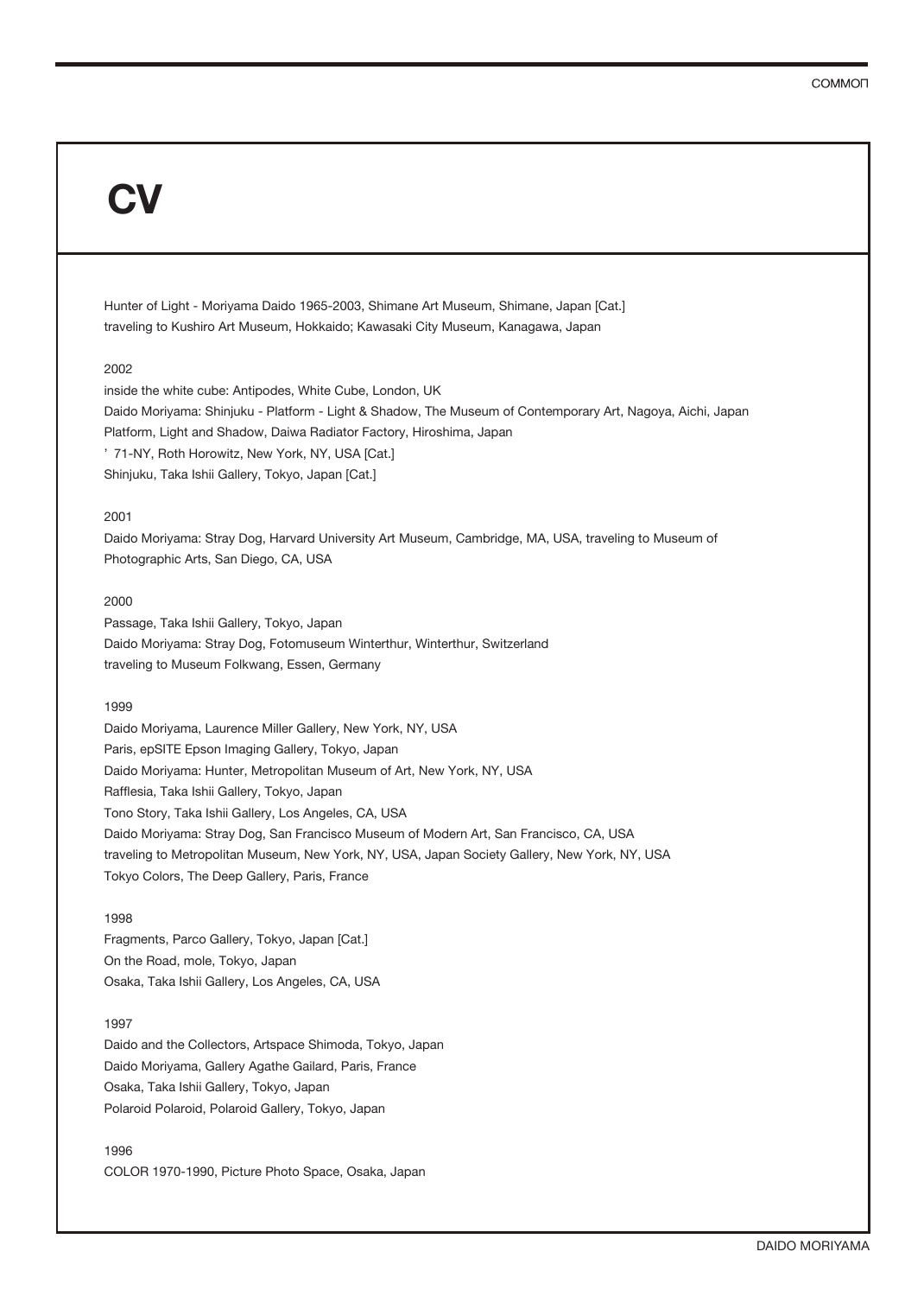COLOR, Taka Ishii Gallery, Tokyo, Japan Daido hysteric, Ruth Silverman Gallery, San Francisco, CA, USA Paris, il tempo gallery, Tokyo, Japan

#### 1995

Imitation, Taka Ishii Gallery, Tokyo, Japan [Cat.] Peeping Out, Place M, Tokyo, Japan

#### 1994

Daido Moriyama: The works from the Latest Book, On Sunday's, Tokyo, Japan

## 1993

Daido Moriyama Photographs, Laurence Miller Gallery, New York, NY, USA Moriyama Daido: A Photo Installation, On Sunday's, Tokyo, Japan

#### 1992

Moriyama Daido: Works of 1970's, il tempo, Tokyo, Japan

#### 1990

Scenery: Thailand, FOTO DAIDO, Tokyo, Japan Daido Moriyama Photo Exhibition, Zeit Photo Salon, Tokyo, Japan

#### 1989

Paris, FOTO DAIDO, Tokyo, Japan Marrakech Morocco, FOTO DAIDO, Tokyo, Japan

#### 1988

Daido Moriyama, FOTO DAIDO, Tokyo, Japan Daido Moriyama, room 801, Tokyo, Japan Daido Moriyama, Gallery K, Fukushima, Japan Vol.6, room 801, Tokyo, Japan

## 1987

A Journey to Nakaji, room 801, Tokyo, Japan, traveling to Chikurin Seija, Hokkaido, Japan; Freelance Otaru, Hokkaido, Japan; Asahi Shimbun Wakayama Bureau, Wakayama, Japan; Energy Hall, Kashiwazaki City Daido Moriyama, room 801, Tokyo, Japan The Memory of Cove, room 801, Tokyo, Japan Daido Moriyama, room 801, Tokyo, Japan Daido Moriyama, room 801, Tokyo, Japan

## 1982

Light and Shadow, The Last Part, Konishiroku Photo Gallery, Tokyo, Japan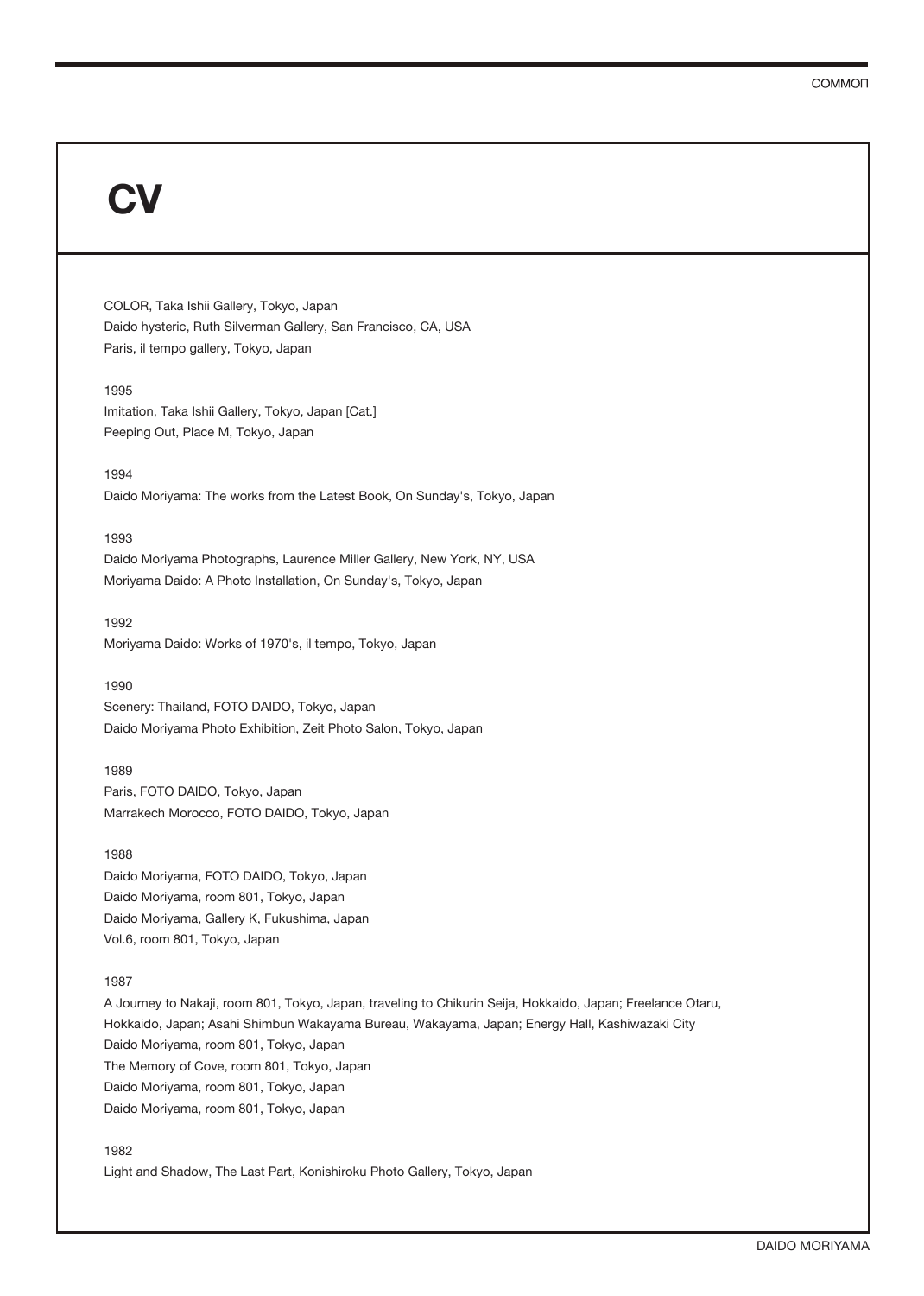Daido Moriyama: Calender, CAMP, Tokyo, Japan

#### 1981

Moriyama Daido Photo Exhibition, Zeit Photo Salon, Tokyo, Japan Light and Shadow, Nagase Photo Salon, Tokyo, Japan

## 1980 This is Japan, Forum Stadpark, Graz, Austria

#### 1978

Niigata City, CAMP, Tokyo, Japan Tsugaru Straits, CAMP, Tokyo, Japan

## 1977

Tokyo: Meshed World, Ginza Nikon Salon, Tokyo, Japan; Shinjuku Nikon Salon, Tokyo, Japan; Osaka Nikon Salon, Osaka, Japan

## 1976

Whistle if You Need Me, CAMP, Tokyo, Japan Moriyama Daido Photo Exhibition, Shadai Gallery, Tokyo, Japan Goshogawara, Shinjuku Nikon Salon, Tokyo, Japan; Ginza Nikon Salon, Tokyo, Japan

## 1975

The Tales of Tono, Shinjuku Nikon Salon, Tokyo, Japan Cherry Blossoms, Mato Grosso, Tokyo, Japan Hunter, Café Nijuban-horu, Okinawa, Japan

## 1974

The Tales of Tono, Ginza Nikon Salon, Tokyo, Japan Series Machine 1 Harley Davidson, Jun Art Gallery, Tokyo, Japan Printing Show: The Exhibition of Printing and Selling - Another Country in New York, Shimizu Garo, Tokyo, Japan

1970 Scandal, Plaza Dick, Tokyo, Japan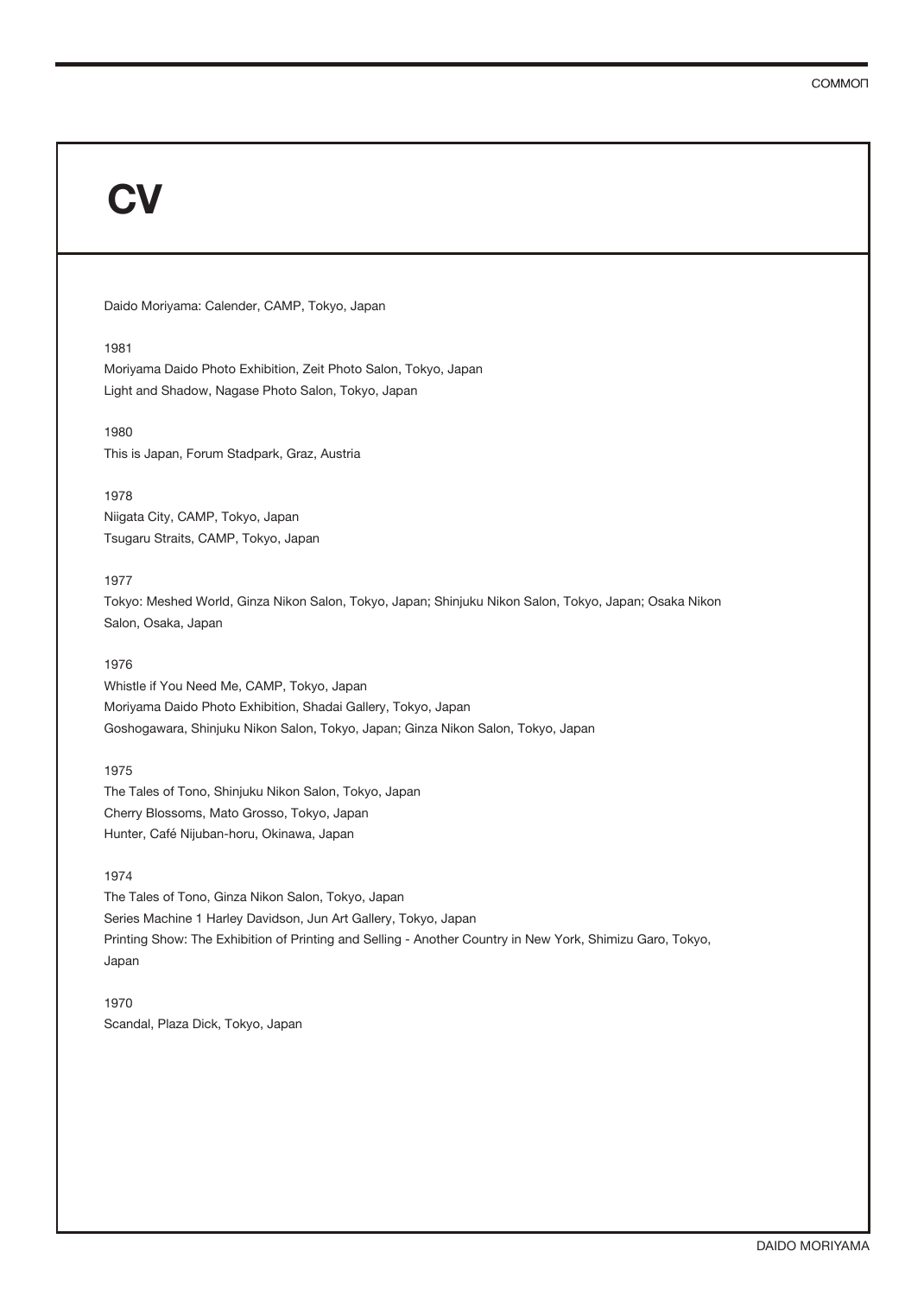#### **PUBLIC COLLECTIONS**

Albertina, Vienna, Austria Armand Hammer Museum of Art and Culture Center, Los Angeles, CA, USA Art Gallery of New South Wales, Sydney, Australia Art Institute of Chicago, Chicago, IL, USA Castello di Rivoli Museo d' Arte Contemporanea, Turin, Italy Center of Photography, Tokyo Institute of Polytechnics, Tokyo, Japan Centro Andaluz de Arte Contemporáneo, Seville, Italy Chichu Art Museum, Kagawa, Japan Cleveland Museum of Art, Cleveland, OH, USA Deutsche Gesellschaft für Photographie, Cologne, Germany Fondation Cartier pour l' art contemporain, Paris, France Fotomuseum Winterthur, Winterthur, Switzerland Fukui Fine Arts Museum, Fukui, Japan Huis Marseille, Museum voor Fotografie, Amsterdam, Netherlands Japan Foundation, Tokyo, Japan J. Paul Getty Museum, Los Angeles, CA, USA Kawasaki City Museum, Kanagawa, Japan Kunsthaus Zürich, Zurich, Switzerland Kushiro Art Museum, Hokkaido, Japan Los Angeles County Museum of Art, Los Angeles, CA, USA Louisiana Museum of Modern Art, Humlebæk, Denmark Maison Européenne de la Photographie, Paris, France Metropolitan Museum of Art, New York, NY, USA Miyagi Museum of Art, Miyagi, Japan Musée National d' Art Moderne, Centre Georges Pompidou, Paris, France Museo Nacional Centro de Arte Reina Sofía, Madrid, Spain Museum of Fine Arts, Boston, MA, USA Museum of Modern Art, New York, NY, USA National Museum of Art, Osaka, Japan National Museum of Modern Art, Tokyo, Japan Nihon University, Tokyo, Japan Princeton University Art Museum, Princeton, NJ, USA Queensland Art Gallery | Gallery of Modern Art, Brisbane, Australia San Francisco Museum of Modern Art, San Francisco, CA, USA Shimane Art Museum, Shimane, Japan Tate Modern, London, UK Tokyo Metropolitan Museum of Photography, Tokyo, Japan Yamaguchi Prefectural Museum of Art, Yamaguchi, Japan Yokohama Museum of Art, Kanagawa, Japan